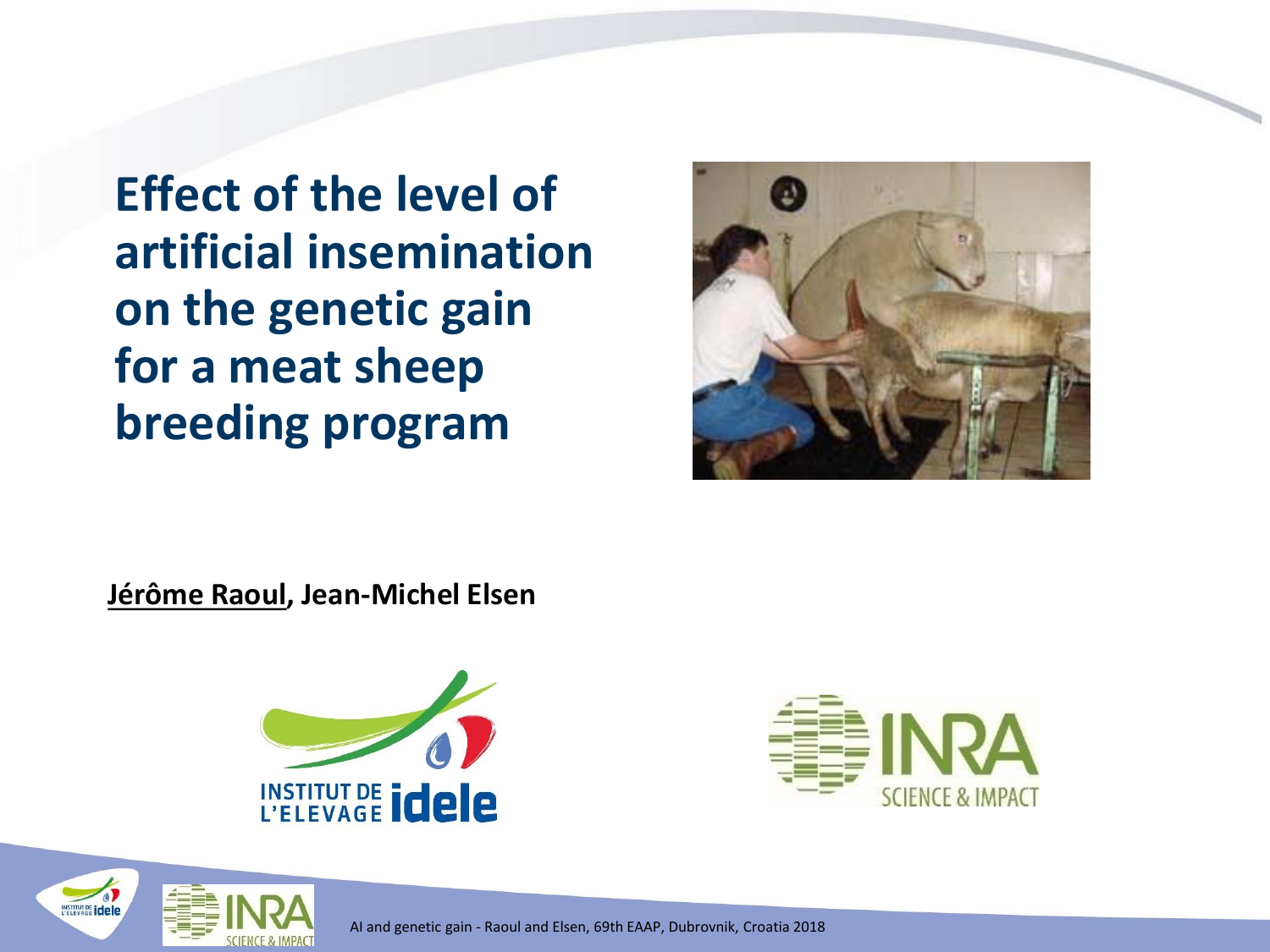# **AI and controversy**

### **Specifications of a French Organic Agriculture Association**

#### **(« Nature et Progrès » is part of the International Federation of Organic Agriculture Movements)**

#### I.1.3-Reproduction

Nature & Progrès encourage les éleveurs à s'affranchir des technologies liées à la reproduction et à se réapproprier la sélection de leurs animaux. Ces technologies, souvent brevetées, tendent à déposséder les éleveurs de leur savoir-faire et les placent dans une situation de dépendance économique accrue.

 $\bullet$  Mode de reproduction  $\bullet$ 

La reproduction doit, en principe, être fondée sur des méthodes naturelles.

Le transfert d'embryon<sup>3</sup> est interdit. La reproduction par clonage est interdite.

La reproduction est assurée par la monte naturelle.

La présence d'un mâle reproducteur dans le troupeau est impérative, excepté pour les petits cheptels (nombre de femelles inférieur à 10). Dans ce dernier cas, l'éleveur peut recourir au prêt de mâle pour assurer les saillies

#### L'insémination artificielle est interdite.

Elle ne peut être autorisée que dans le cadre de la sauvegarde de race à faible effectif et en cas de difficultés avérées de l'éleveur lors de la recherche de reproducteurs. Une demande de dérogation<sup>4</sup> doit être faite auprès de la Comac et de la Comac fédérale.

L'utilisation de semences sexées est interdite.

• Cycle ovarien •

La stimulation des chaleurs et le groupement des mises-bas sont assurés naturellement par « l'effet mâle ».

3Le transfert d'embryon est une méthode artificielle de reproduction consistant à prélever un embryon dans l'utérus d'un animal (dite femelle donneuse) et à le placer dans l'utérus d'un autre animal (dite femelle receveuse). 4 Une dérogation ne peut être que temporaire 14 **« reproduction is provided by natural mating »**

**« AI is forbidden »**

**« the use of reproductive hormones is forbidden »**

**Consequences on genetic gain of a ban or limited use of AI?**

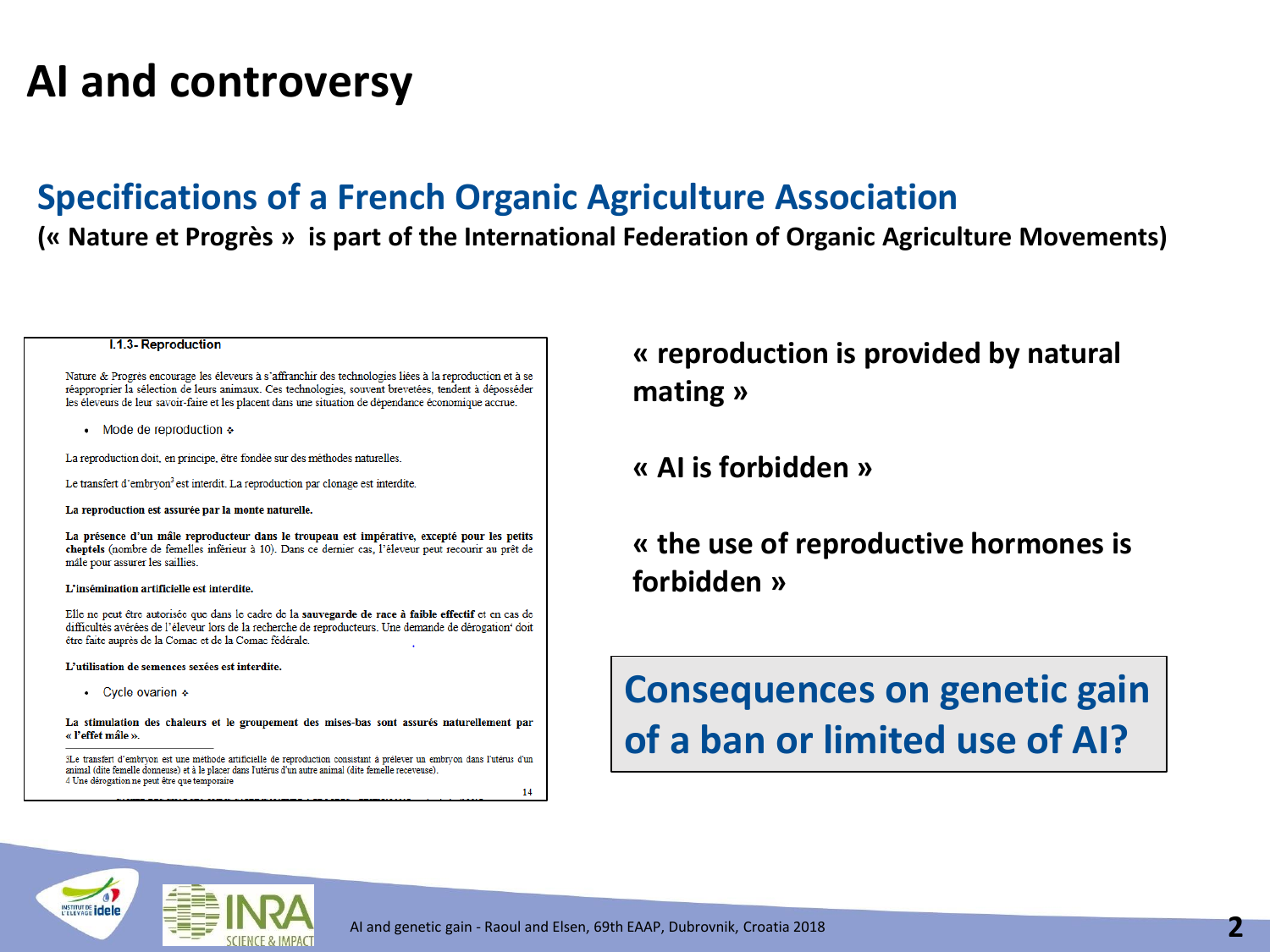# **Why do we use AI in breeding programs?**

**For multiple purposes:**

**Health (eg limit the circulation of the breeding stock)**

**Organizational (eg limit the duration of lambing)**

**Genetics**

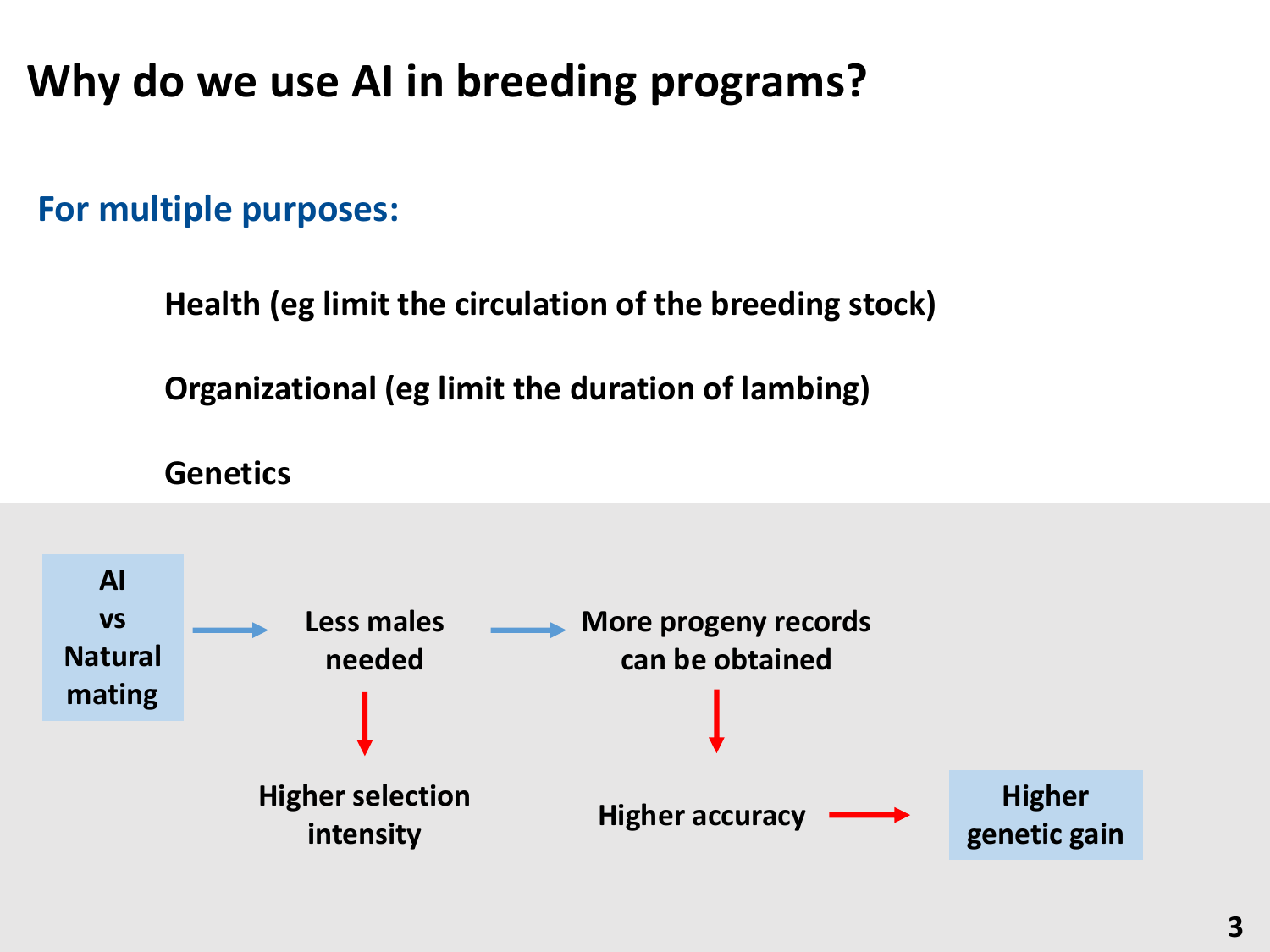# **Previous study about AI and genetic gain**

**Comparison of breeding programs for dairy Lacaune breed (Barillet and Elsen, 1979 )**

- ✓ **Deterministic model based on the breeder's equation**
- ✓ **AI versus Natural Mating gave an additional gain of +30%**
- ✓ **Large population, complete pedigree and breeding program based on progeny testing**

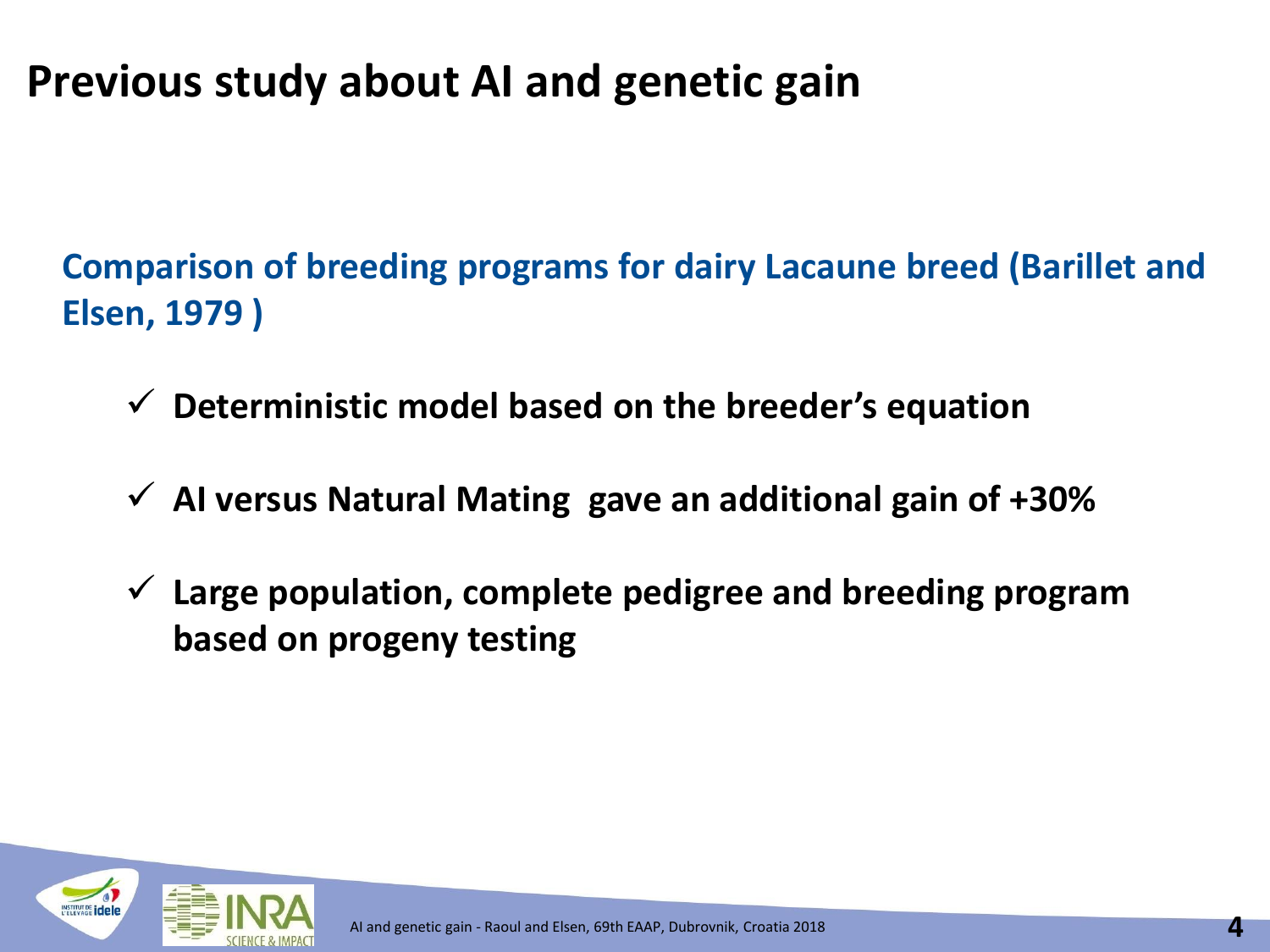# **AI levels and genetic gain for meat sheep breeding programs**

### **Objective:**

**Quantify the genetic gain for a maternal trait as a function of the AI level for meat sheep breeding program:**

- ✓ **small nucleus**
- ✓ **with or without PT (Progeny testing)**
- ✓ **complete or incomplete pedigree (sire information)**

**1) Quantify the genetic gain (∆G) given an inbreeding rate (∆F) for various breeding designs (with or without PT) and various levels of AI**

**2) Study the combined effect on ∆G of the level of AI and the quantity of pedigree information of females**

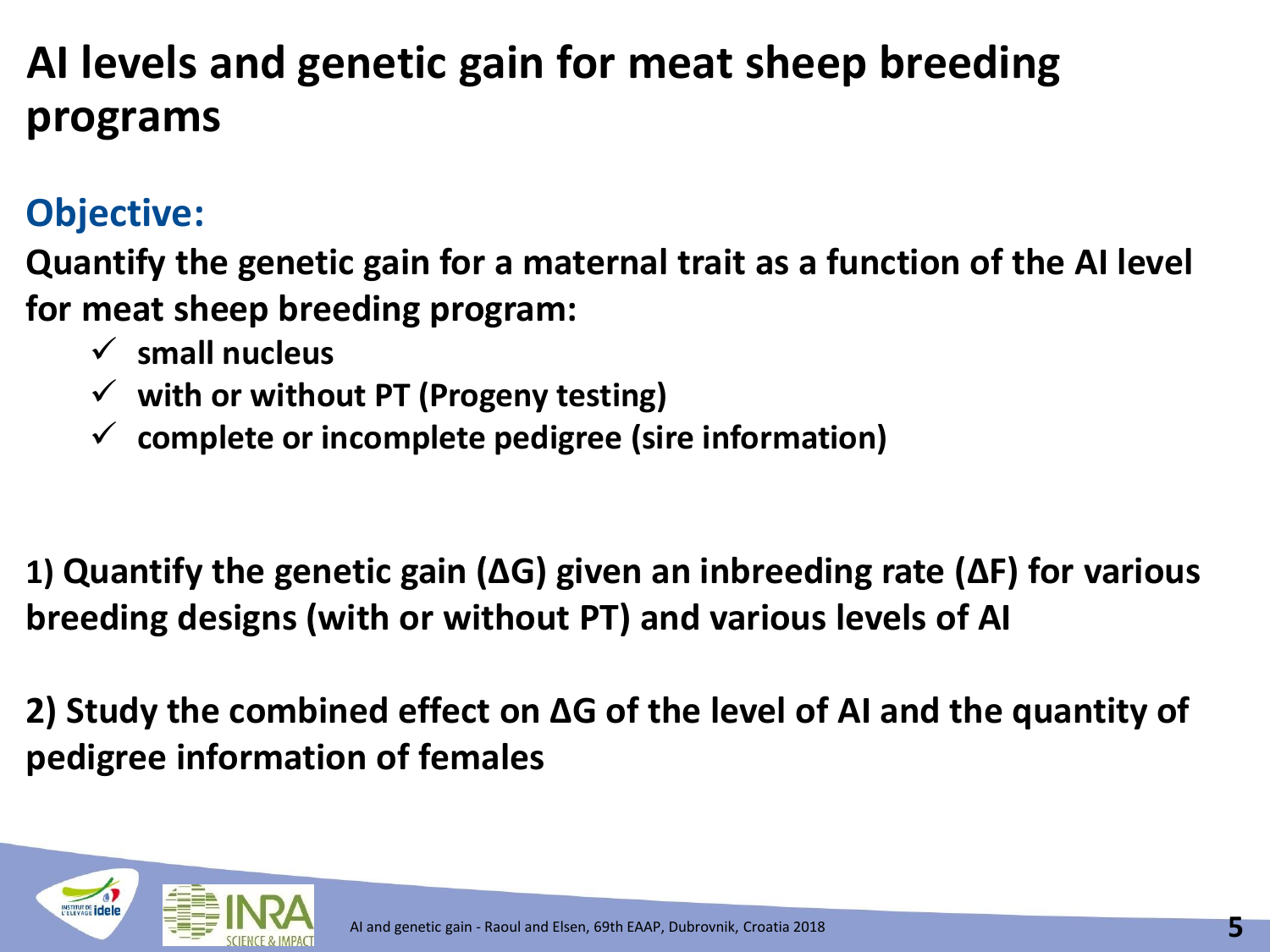# **The genetic gain was assessed by stochastic simulations**

### **Method :**

**Breeding program : 8000 ♀ , 15 flocks, 20 years of selection**

**True Breeding values (TBV) allocated to each individual** 

 $TBV_i = 0.5 TBV_d + 0.5 TBV_s + \sqrt{0.5 (1 - \frac{Fd + Fd}{2})^2}$  $\frac{1}{2}$   $MS_i$  $MS(i) \cong N(0, \sigma_G^2)$  **MS=Mendelian sampling** 

**Each year : fertile**  $\mathcal{Q}$  **have a maternal phenotype (h<sup>2</sup>=0.25)** 

 $P_{i,t} = T B V_i + T P E_i + T F Y_t + r e S_i$ *TPE = True permanent environmental effect TFY = True flock year effect*

**Genetic evaluation based on an animal BLUP model using Blupf90 software** (**Misztal** *et al.***, 1999)**

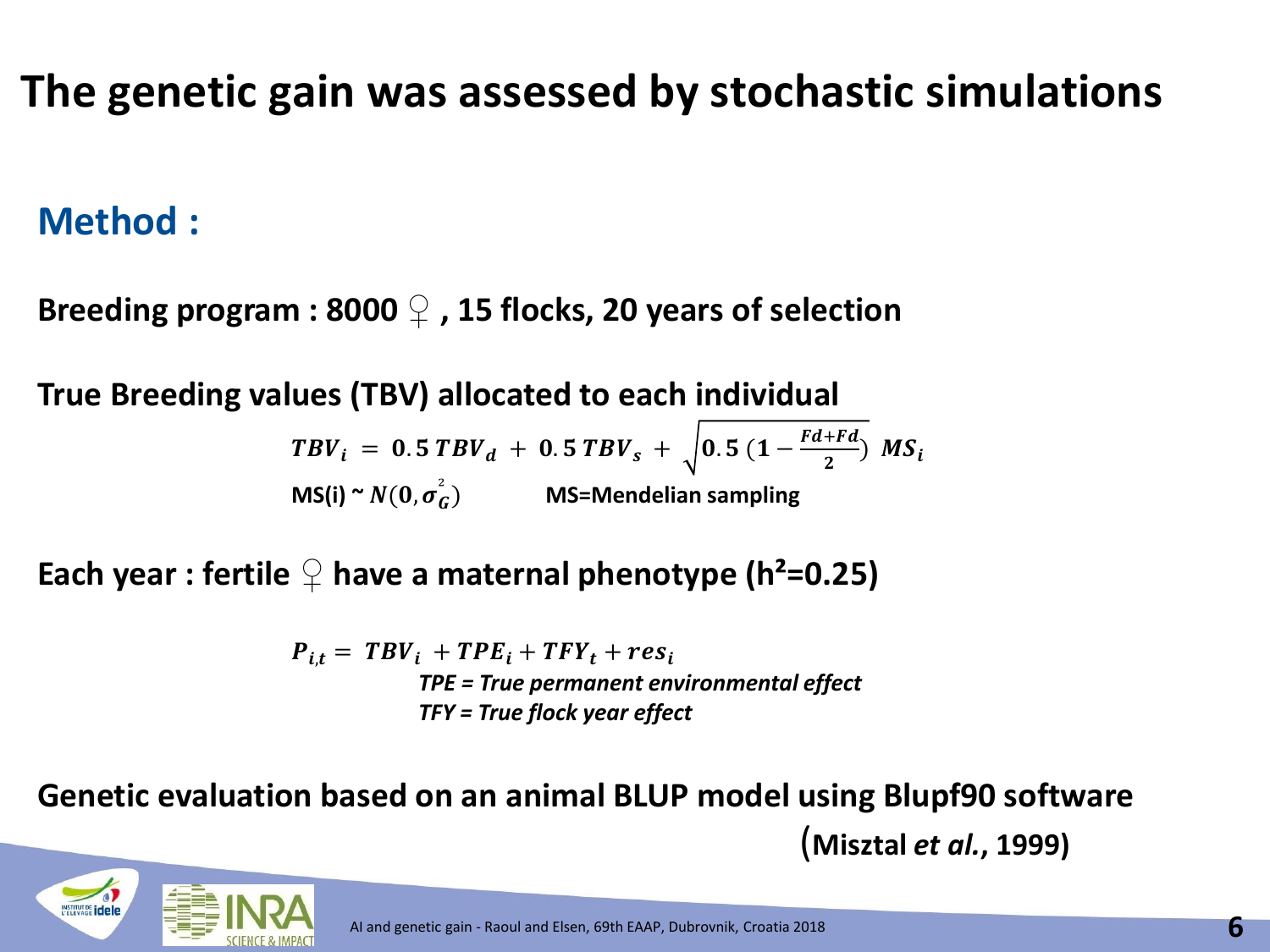# **Various breeding program designs were assessed**

**Natural mating**



### **AI without PT (5, 10, 25, 50, 80 % of ewes were mated to an AI sire)**







### **AI with PT (50, 80% of ewes were mated to an AI sire)**







AI and genetic gain - Raoul and Elsen, 69th EAAP, Dubrovnik, Croatia 2018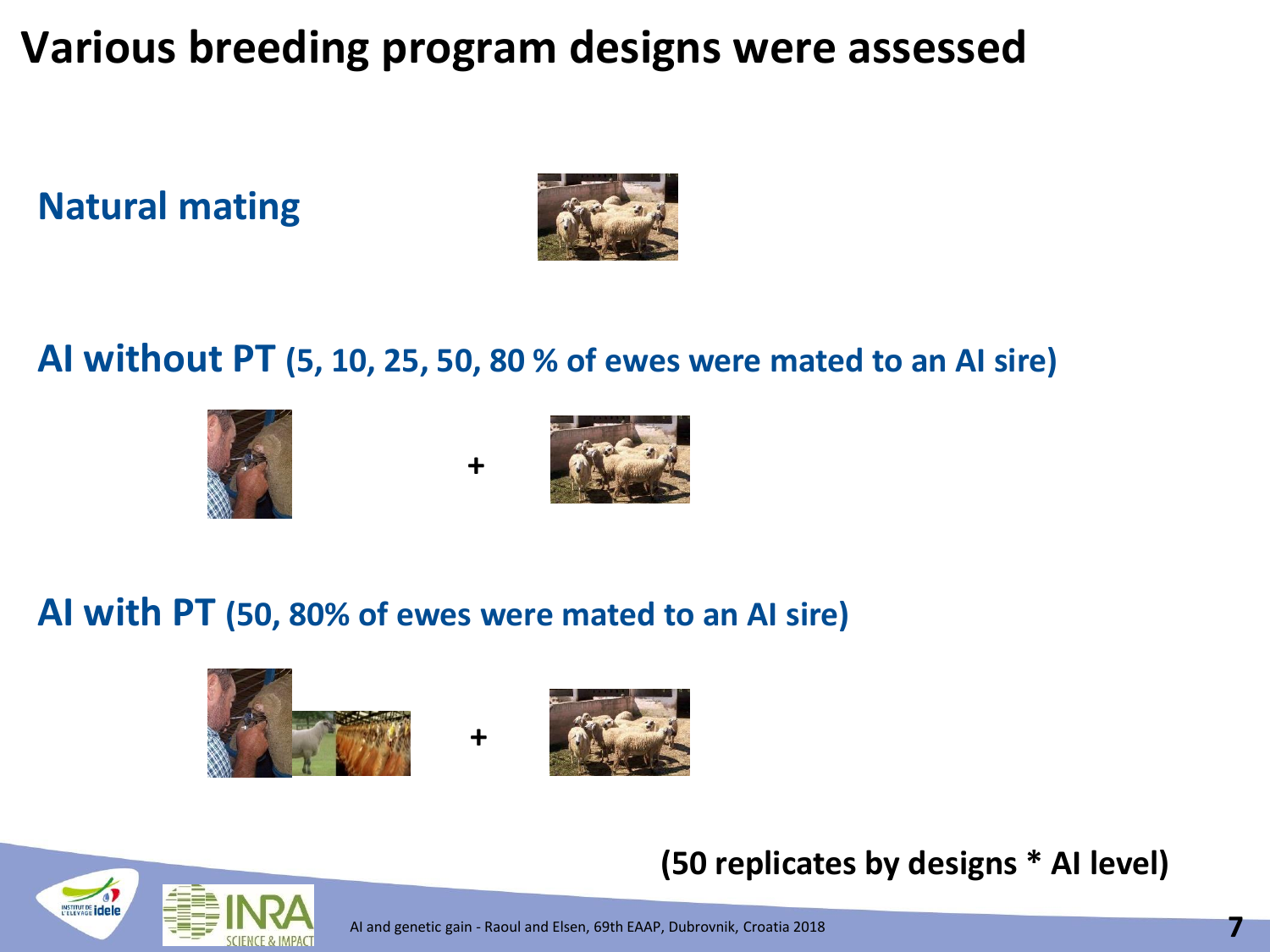## **At a given AI level, ∆G and ∆F depended on the number of males selected for AI**



∆G and ∆F as a function of the number of AI sires selected per year, % of AI=25

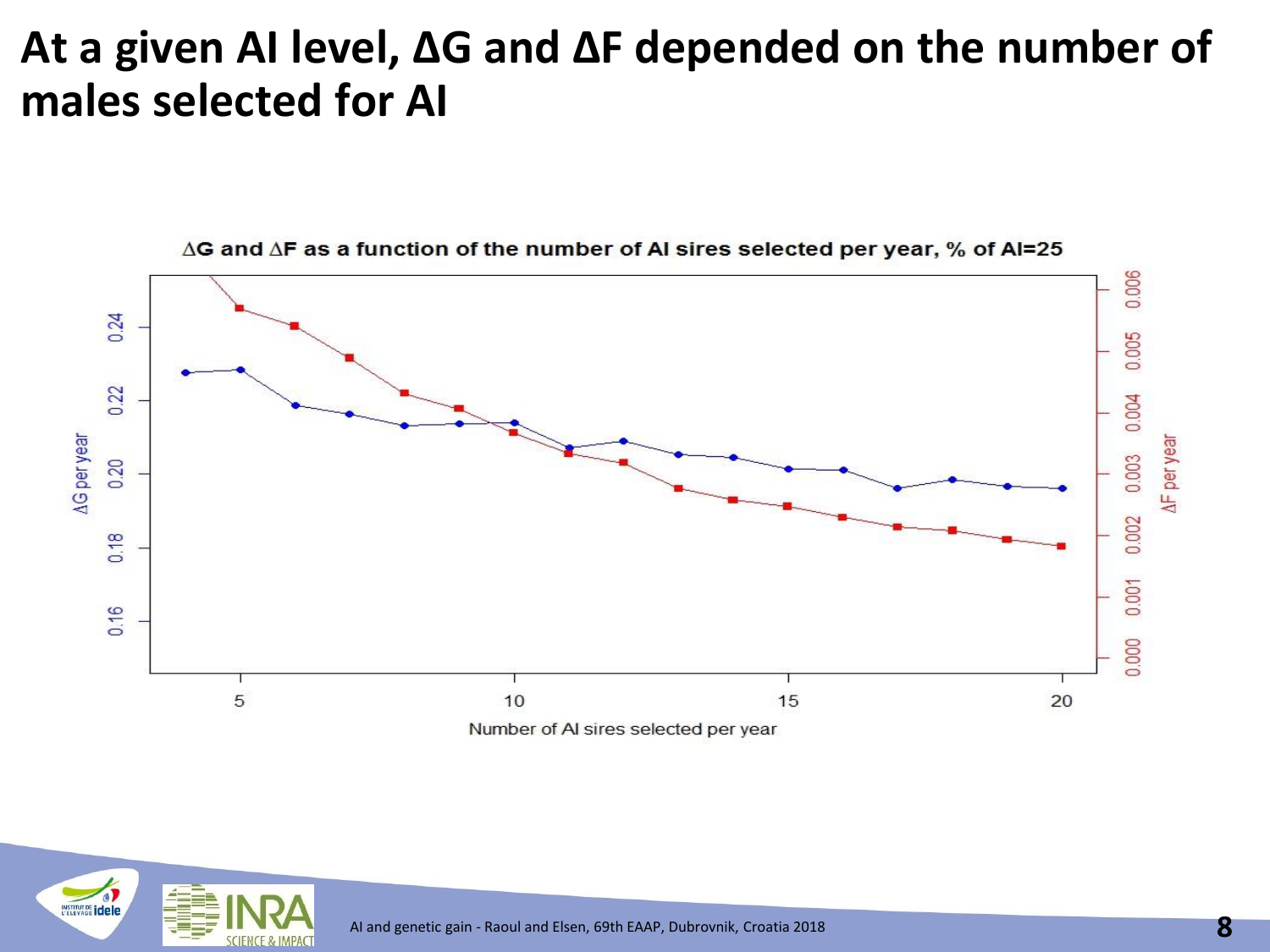**At a given AI level, ∆G and ∆F depended on the number of males selected for AI**

**For a fair comparison : choice of the number of AI sires that gave the higher ∆G at a given ∆Fmax**

**«compare the effect of AI level all other things being equal »** 

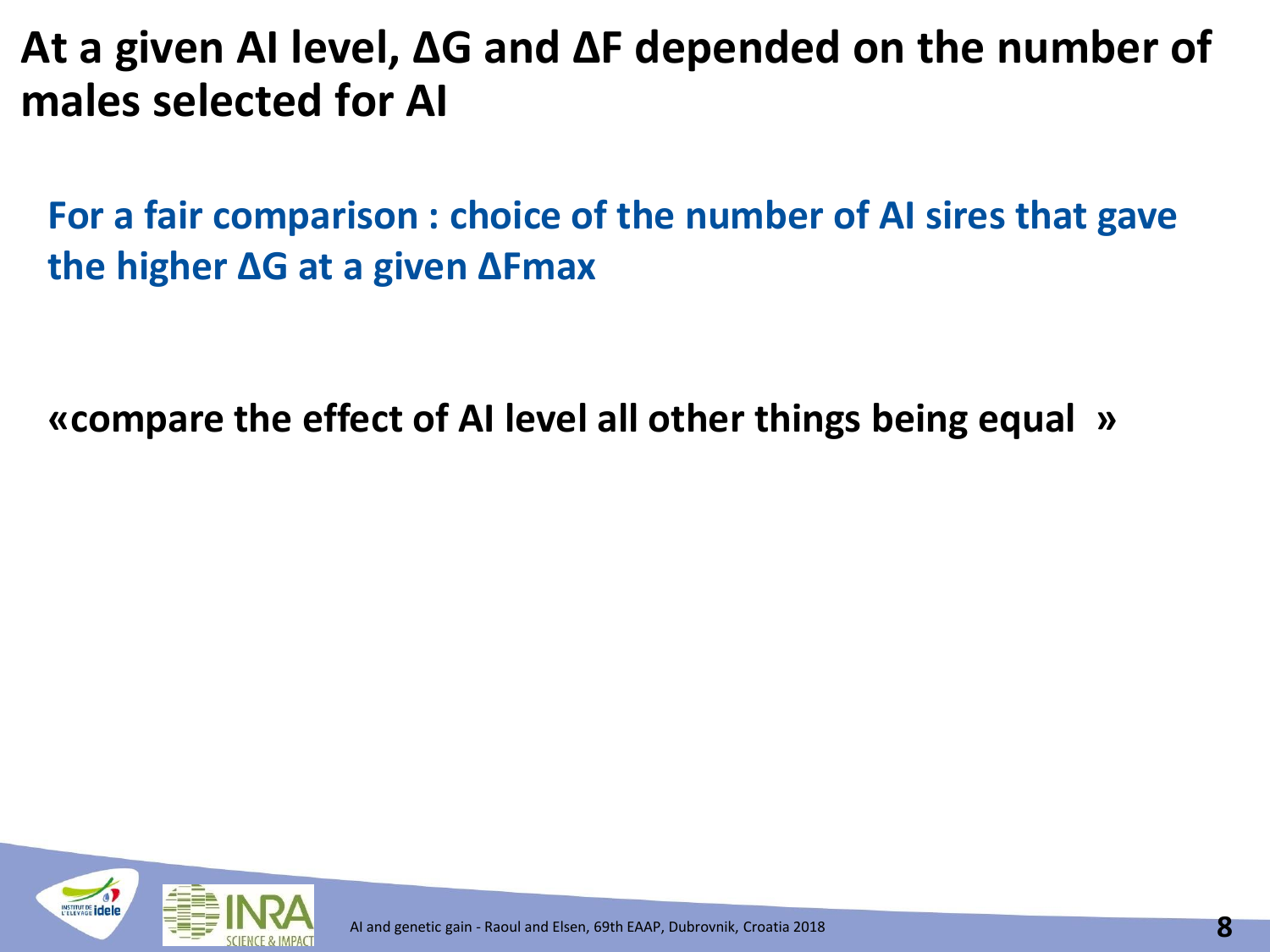# **At a given AI level, ∆G and ∆F depended on the number of males selected for AI**

### **For a fair comparison : choice of the number of AI sires that gave the higher ∆G at a given ∆Fmax**

#### $\Delta$ G and  $\Delta$ F as a function of the number of AI sires selected per year, % of AI=25  $\Delta$ G and  $\Delta$ F as a function of the number of Al sires selected per year, % of  $AI = 50$ 0.006 0.006  $0.24$  $0.24$ 0.005 0.005 0.22 0.22 0.004 0.004 **AG** per year **IF** per year AG per year NF per yea 0.003 0.20 0.003 0.20 0.002 0.18 **AI level=25% AI level=50%**  $0.001$ 0.16 0.000  $20$  $5\overline{5}$ 10 15 10 15 20 25 30 Number of AI sires selected per year Number of AI sires selected per year

### **Example : ∆Fmax=0.003/year**

**The number of selected males was adjusted to compare ∆G at a given ∆Fmax**

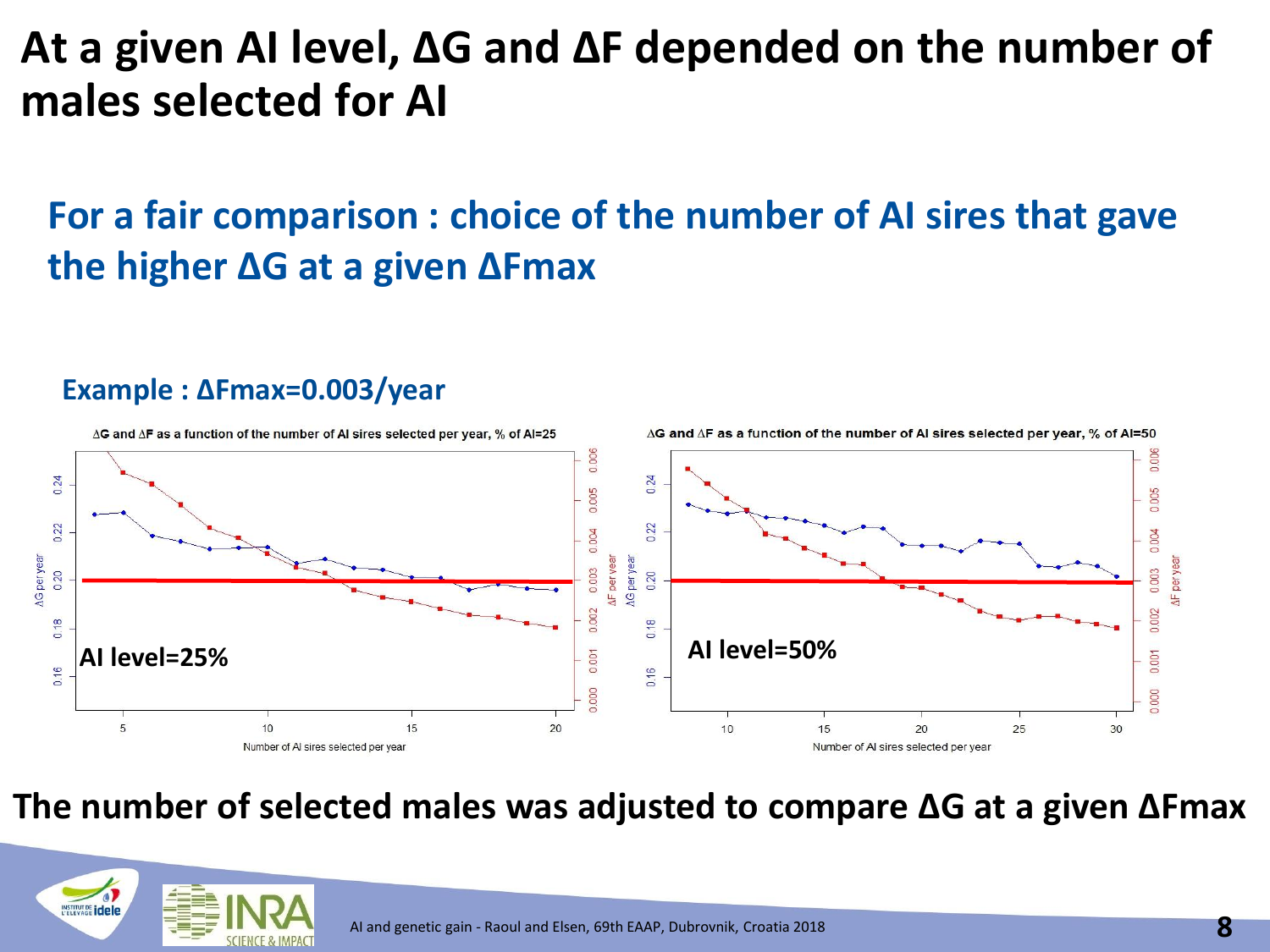# **Genetic gain according the desing and the AI level as a function of the inbreeding rate**



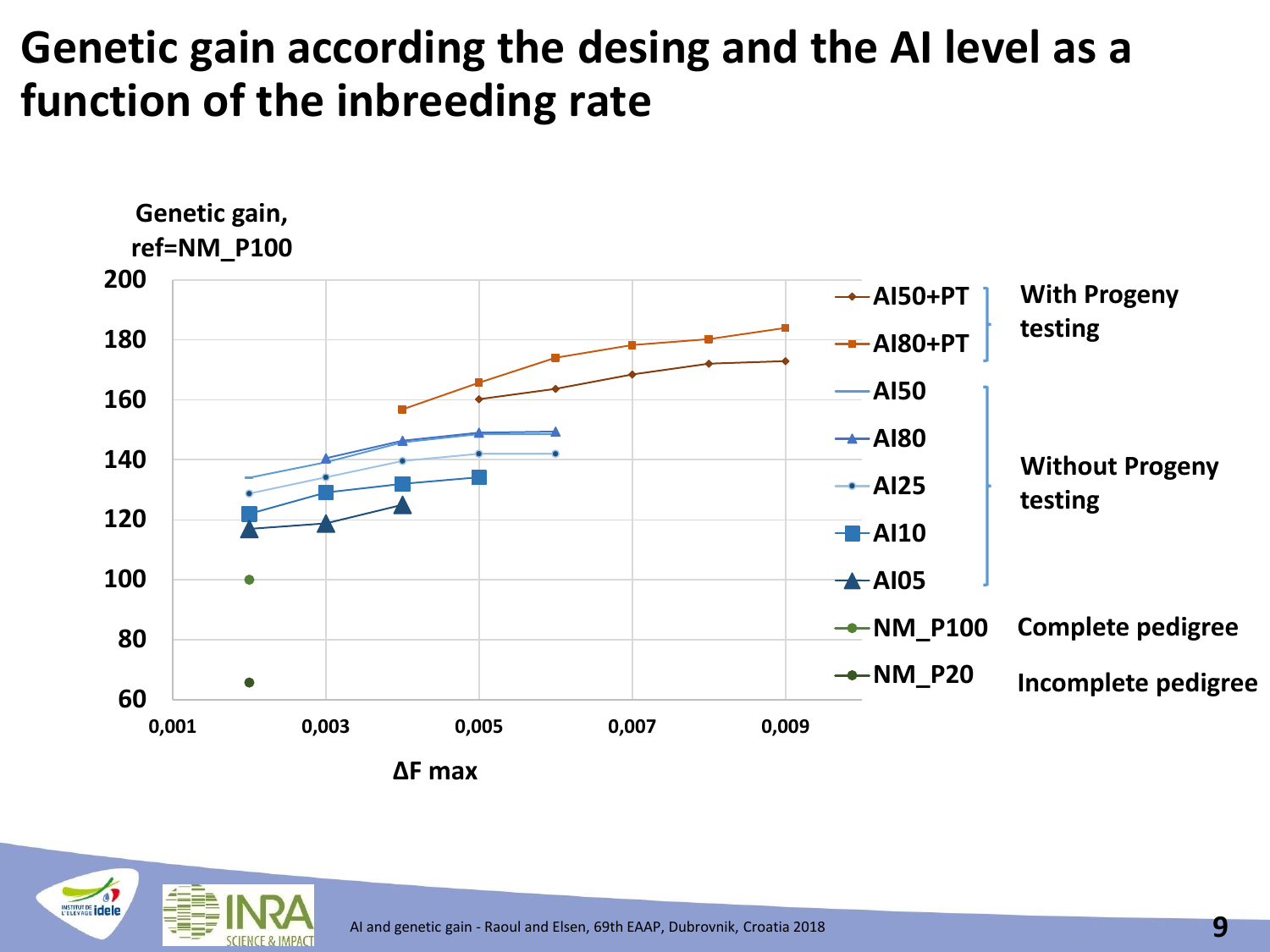# **Quality of EBV and estimates of year flock effects**

### **For breeding programs without PT according the AI level**

### **Reference = Natural Mating**

| %AI       | QD (index) | Pearson<br>correlation<br>year*Flock | QD<br>year*Flock | $\Delta G$ |
|-----------|------------|--------------------------------------|------------------|------------|
| 80        | 0.4        | 1.00                                 | 0.01             | 148        |
| 50        | 0.5        | 1.00                                 | 0.01             | 147        |
| 25        | 0.5        | 1.00                                 | 0.01             | 143        |
| <b>10</b> | 0.5        | 1.00                                 | 0.01             | 134        |
| 5         | 0.5        | 1.00                                 | 0.01             | 125        |
| 0         | 0.5        | 1.00                                 | 0.01             | 100        |

**QD: mean of the quadratic differences between the simulated value and its estimation based on a BLUP**

### **Pearson correlation between simulated year flock effect and its estimation based on a BLUP**

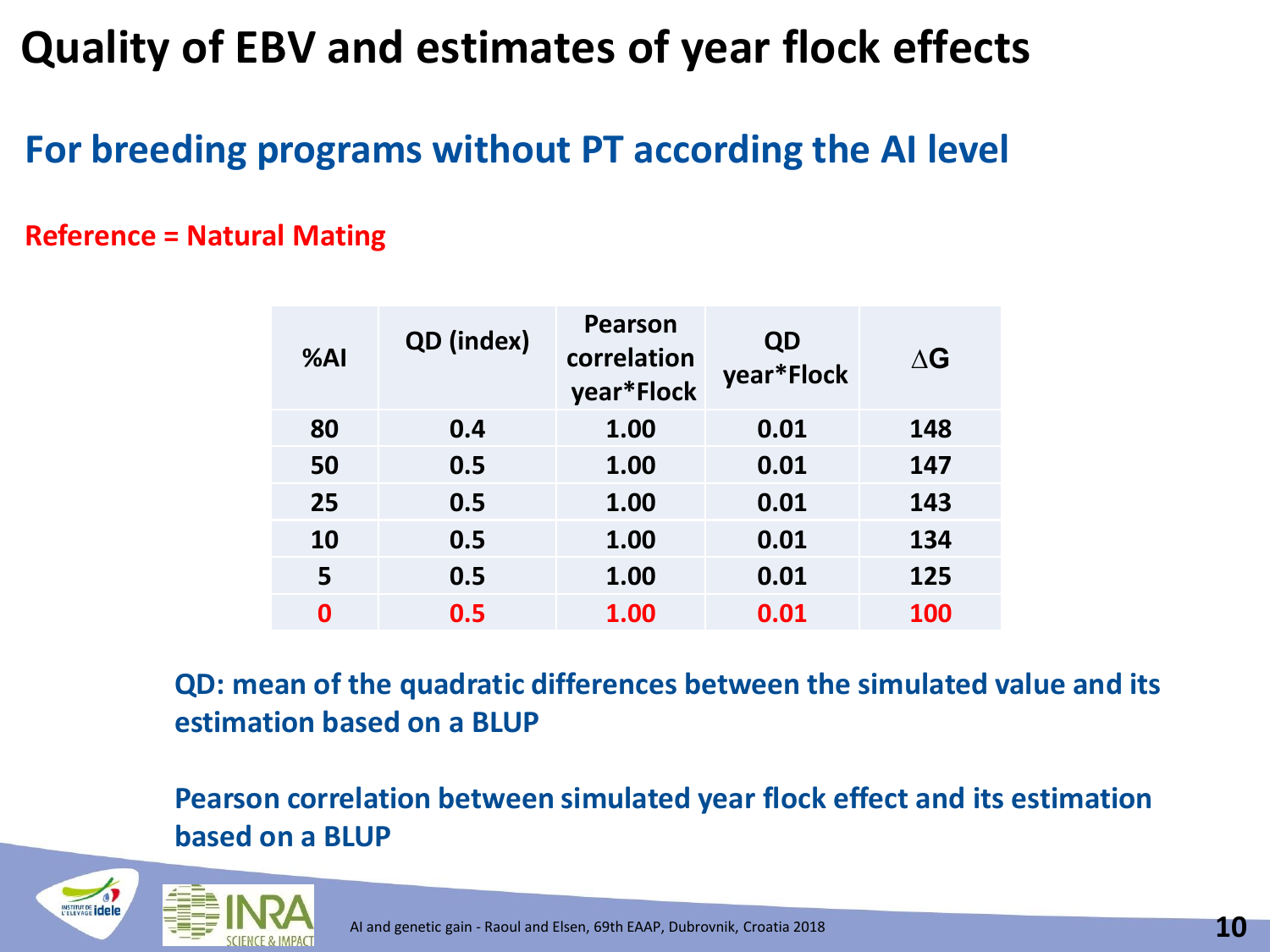**For breeding programs without PT according the AI level and the % of females with a sire information**

**Reference = Natural Mating, complete pedigree**

| % AI             | % of NM ? with<br>a sire information | QD - Index ? |              | <b>Correlation</b> | $\Delta G$ |
|------------------|--------------------------------------|--------------|--------------|--------------------|------------|
|                  |                                      | with sire    | without sire | year*Flock         |            |
| $\mathbf 0$      | <b>100</b>                           | 0.5          |              | 1.00               | <b>100</b> |
| $\boldsymbol{0}$ | 50                                   | 1.6          | 2.8          | 0.96               | 77         |
|                  |                                      |              |              |                    |            |
| 25               | 100                                  | 0.5          |              | 1.00               | 145        |
| 25               | 50                                   | 2.5          | 5.1          | 0.93               | 138        |
|                  |                                      |              |              |                    |            |
| 5                | 100                                  | 0.5          |              | 1.00               | 125        |
| 5                | 50                                   | 2.4          | 4.5          | 0.93               | 114        |

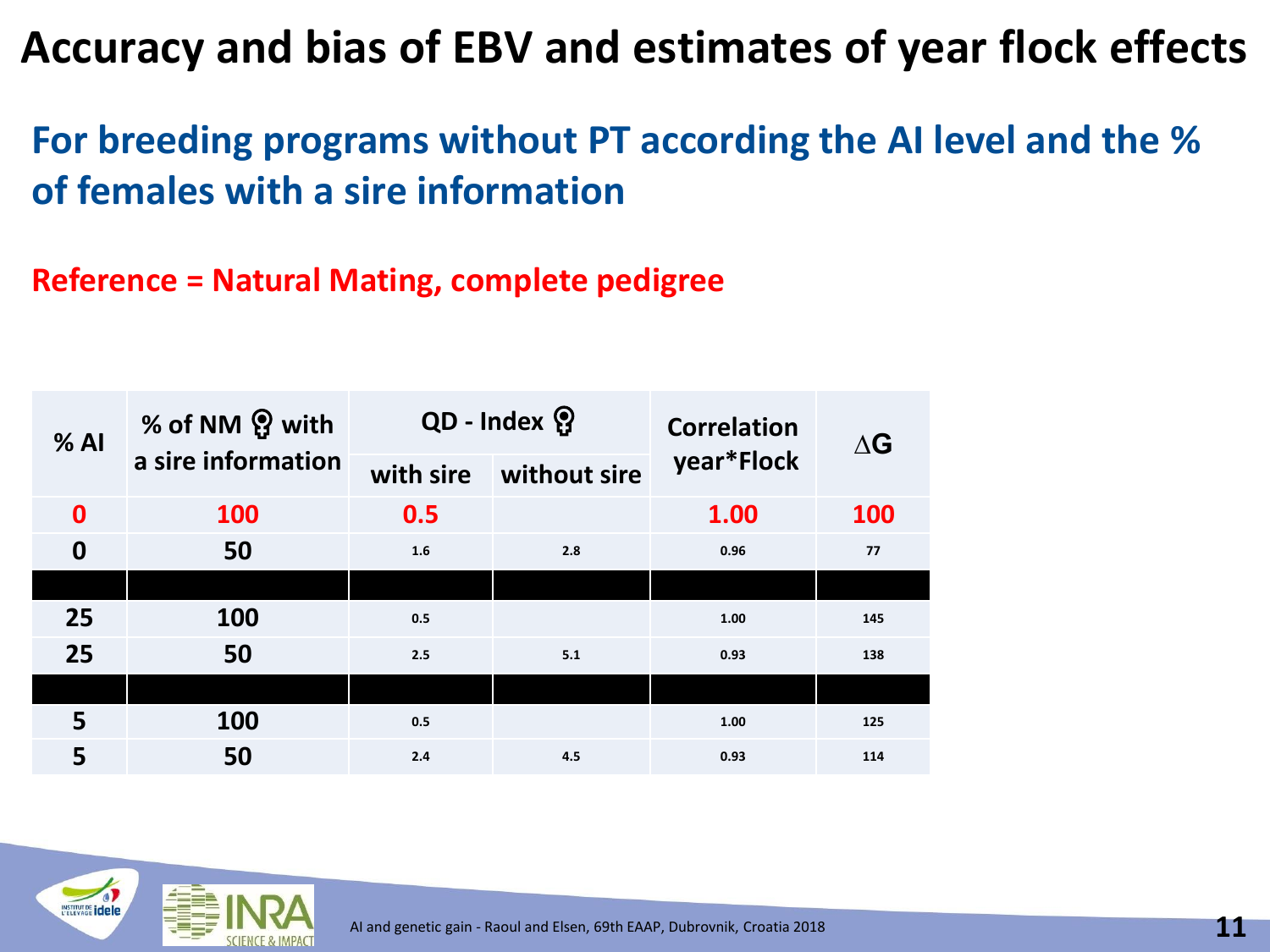**For breeding programs without PT according the AI level and the % of females with a sire information**

**Reference = Natural Mating, complete pedigree**



**-23 %**

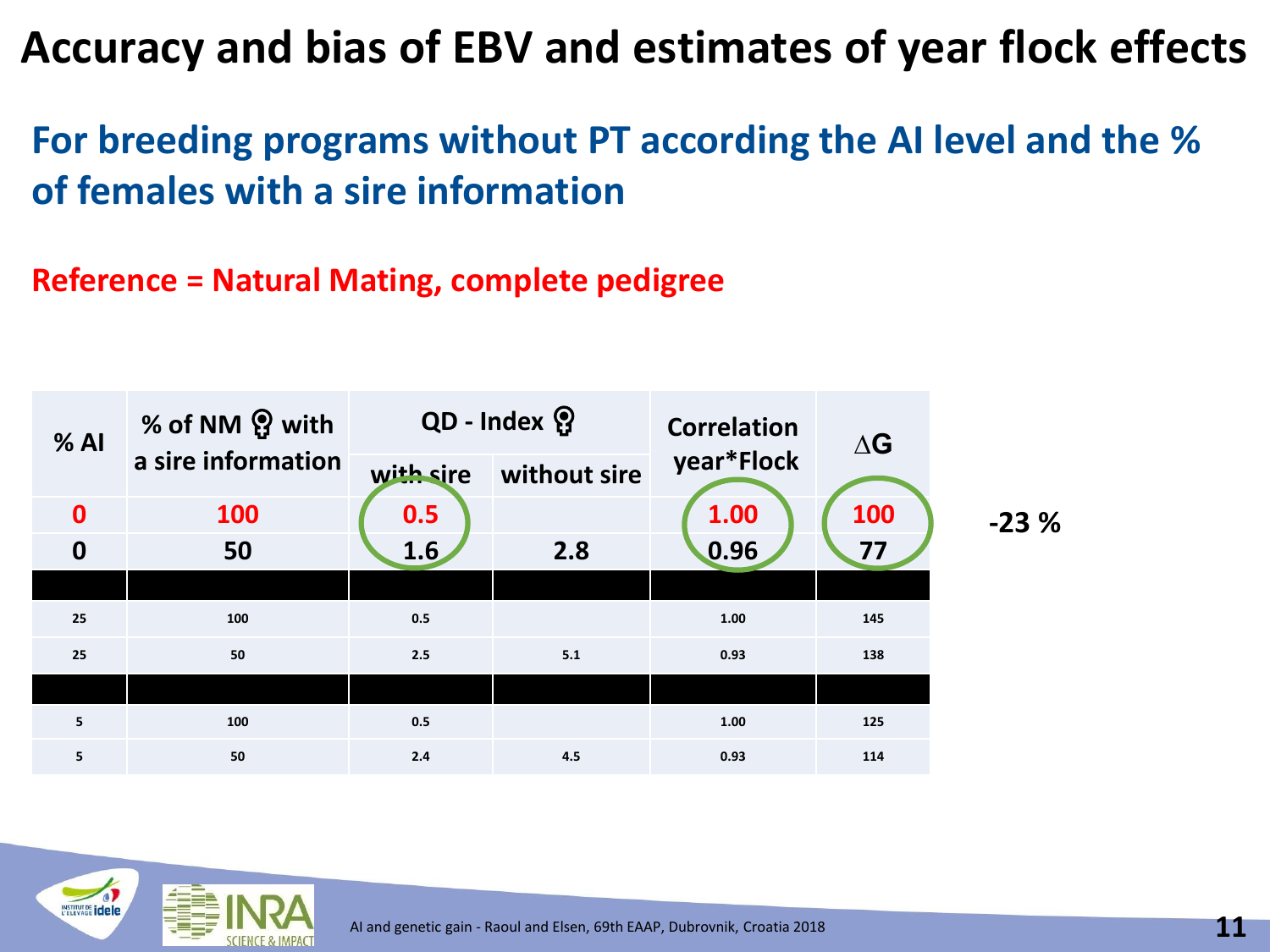**For breeding programs without PT according the AI level and the % of females with a sire information**

**Reference = Natural Mating, complete pedigree**



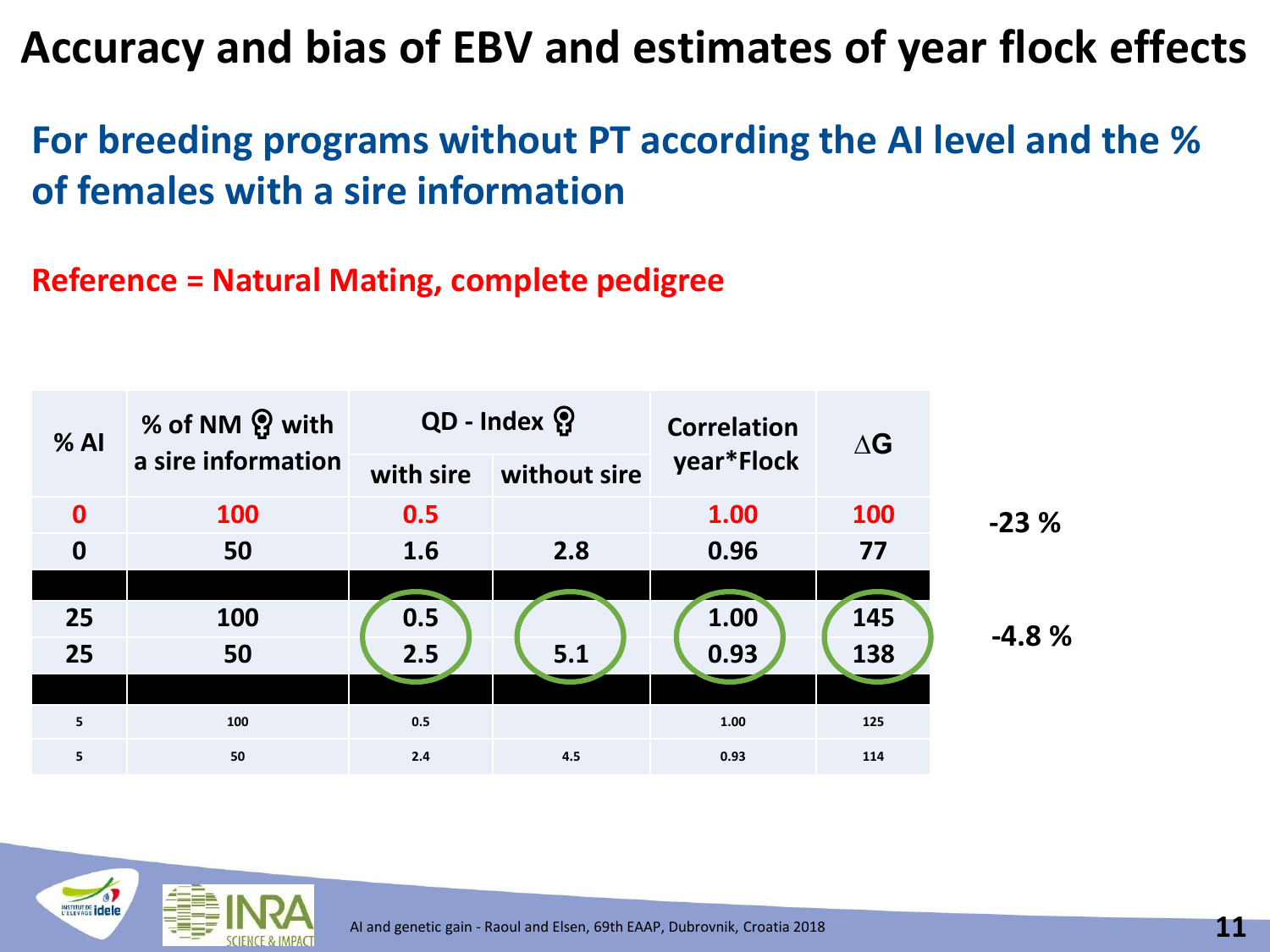**For breeding programs without PT according the AI level and the % of females with a sire information**

**Reference = Natural Mating, complete pedigree**

| $%$ Al           | % of NM ? with<br>a sire information | QD - Index ? |              | <b>Correlation</b> | $\Delta G$ |         |
|------------------|--------------------------------------|--------------|--------------|--------------------|------------|---------|
|                  |                                      | with sire    | without sire | year*Flock         |            |         |
| $\mathbf 0$      | 100                                  | 0.5          |              | 1.00               | <b>100</b> | $-23%$  |
| $\boldsymbol{0}$ | 50                                   | 1.6          | 2.8          | 0.96               | 77         |         |
|                  |                                      |              |              |                    |            |         |
| 25               | 100                                  | 0.5          |              | 1.00               | 145        | $-4.8%$ |
| 25               | 50                                   | 2.5          | 5.1          | 0.93               | 138        |         |
|                  |                                      |              |              |                    |            |         |
| 5                | 100                                  | 0.5          |              | 1.00               | <b>125</b> |         |
| 5                | 50                                   | 2.4          | 4.5          | 0.93               | 114        | $-8.8%$ |
|                  |                                      |              |              |                    |            |         |

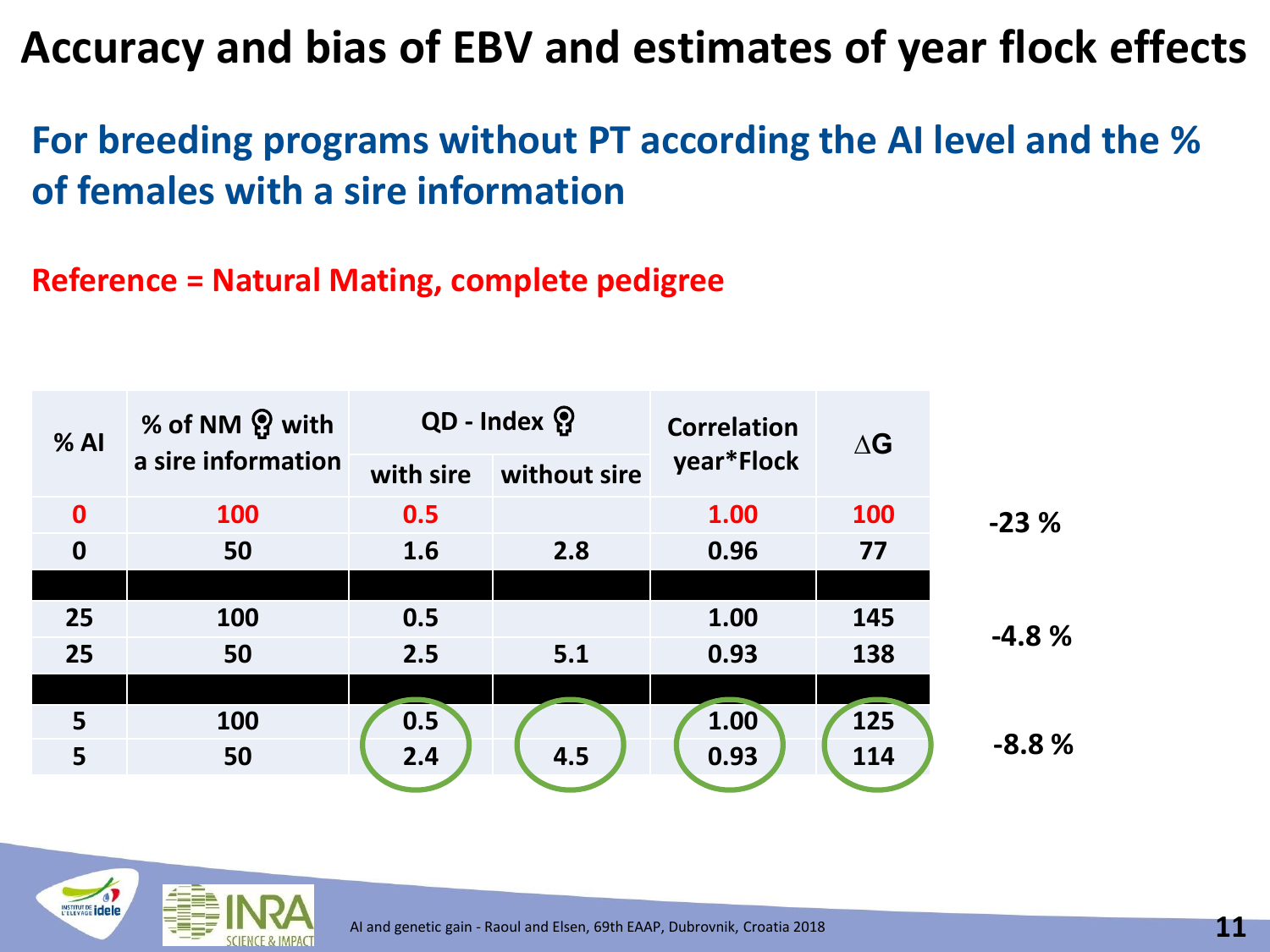# **Conclusion**

**The level of AI had a strong effect on genetic gain** 

**AI without PT gave from +17 to +50% compared to NM based designs AI with PT gave from +10 to +36% compared to AI without PT designs**

### **Connectedness across flocks can be obtained by natural mating**

**as long as male replacement was exchanged (no self-replacement)**

### **Incomplete pedigree affected**

- ✓ **the quality and bias of the estimation of the flock year and genetic effects**
- ✓ **the genetic gain**

### **In case of incomplete pedigree, AI**

- ✓ **had a positive effect on genetic gain**
- ✓ **did not improve quality of the estimation of flock year and genetic effects**